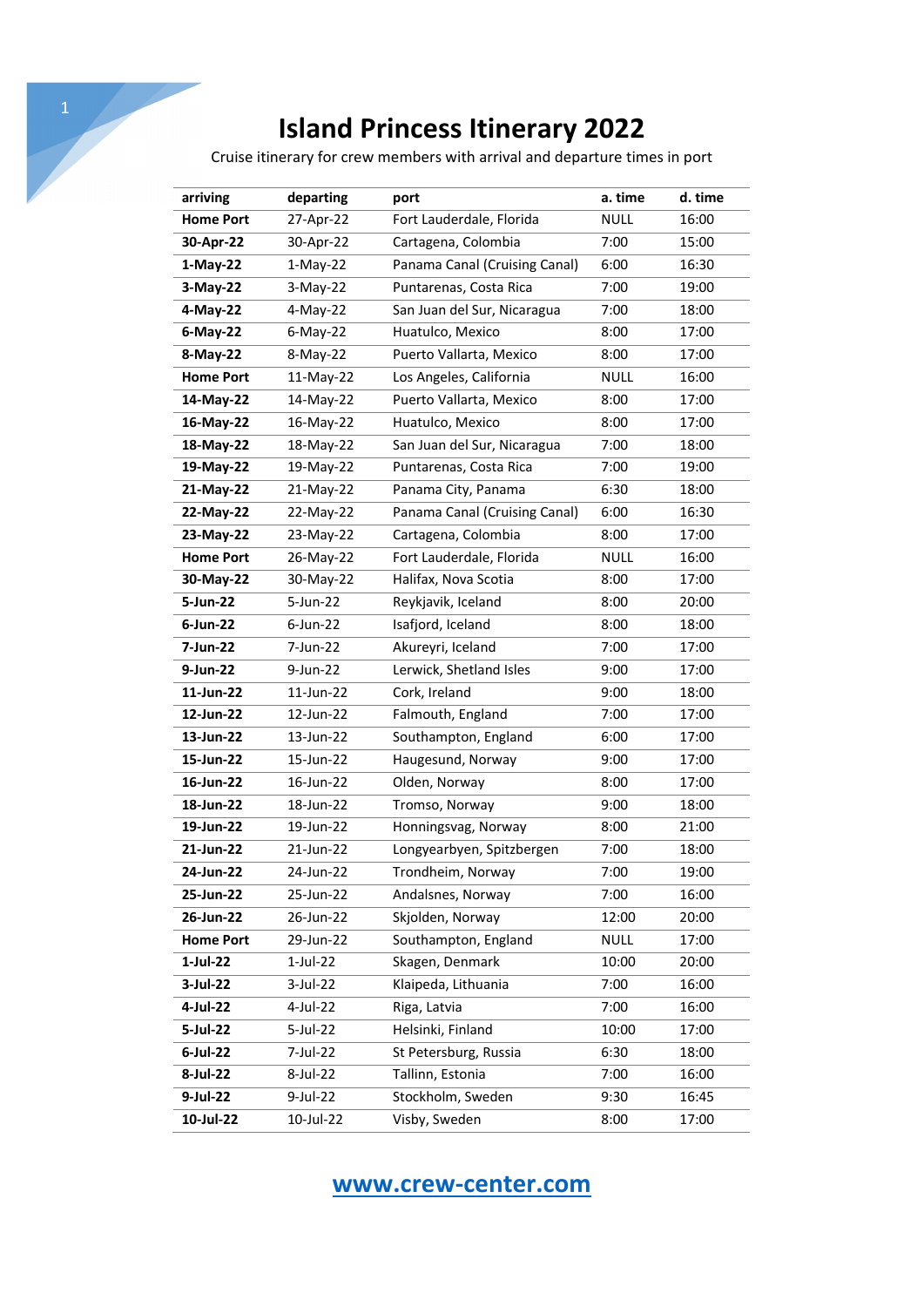Cruise itinerary for crew members with arrival and departure times in port

| 11-Jul-22        | 11-Jul-22  | Ronne, Bornholm              | 8:00        | 19:00 |
|------------------|------------|------------------------------|-------------|-------|
| 13-Jul-22        | 13-Jul-22  | Copenhagen, Denmark          | 6:00        | 22:00 |
| 14-Jul-22        | 14-Jul-22  | Fredericia, Denmark          | 8:00        | 17:00 |
| 15-Jul-22        | 15-Jul-22  | Kristiansand, Norway         | 9:00        | 18:00 |
| 16-Jul-22        | 16-Jul-22  | Haugesund, Norway            | 8:00        | 17:00 |
| 17-Jul-22        | 17-Jul-22  | Alesund, Norway              | 8:00        | 18:00 |
| 19-Jul-22        | 19-Jul-22  | Seydisfjordur, Iceland       | 9:00        | 18:00 |
| 20-Jul-22        | 20-Jul-22  | Akureyri, Iceland            | 8:00        | 17:00 |
| 21-Jul-22        | 21-Jul-22  | Grundarfjordur, Iceland      | 9:00        | 19:00 |
| 22-Jul-22        | 22-Jul-22  | Reykjavik, Iceland           | 7:00        | 22:00 |
| 25-Jul-22        | 25-Jul-22  | Lerwick, Shetland Isles      | 7:00        | 18:00 |
| 26-Jul-22        | 26-Jul-22  | Invergordon, Scotland        | 7:00        | 17:00 |
| 27-Jul-22        | 27-Jul-22  | Newcastle, England           | 10:00       | 22:00 |
| <b>Home Port</b> | 29-Jul-22  | Southampton, England         | <b>NULL</b> | 17:00 |
| 30-Jul-22        | 30-Jul-22  | Guernsey, Channel Islands    | 7:00        | 16:00 |
| 31-Jul-22        | 31-Jul-22  | Cork, Ireland                | 9:00        | 20:00 |
| 1-Aug-22         | 1-Aug-22   | Holyhead, Wales              | 8:00        | 18:00 |
| 2-Aug-22         | 2-Aug-22   | Belfast, Northern Ireland    | 7:00        | 21:00 |
| 3-Aug-22         | 3-Aug-22   | Greenock (Glasgow), Scotland | 7:00        | 18:00 |
| 5-Aug-22         | 5-Aug-22   | Lerwick, Shetland Isles      | 7:00        | 18:00 |
| 6-Aug-22         | 6-Aug-22   | Kirkwall, Scotland           | 7:00        | 18:00 |
| 7-Aug-22         | 7-Aug-22   | Invergordon, Scotland        | 7:00        | 17:00 |
| 8-Aug-22         | 9-Aug-22   | Edinburgh, Scotland          | 7:00        | 2:00  |
| 10-Aug-22        | 10-Aug-22  | Dover, England               | 7:00        | 19:00 |
| 11-Aug-22        | 11-Aug-22  | Portland, England            | 7:00        | 19:00 |
| <b>Home Port</b> | 12-Aug-22  | Southampton, England         | <b>NULL</b> | 17:00 |
| 13-Aug-22        | 13-Aug-22  | Falmouth, England            | 7:00        | 18:00 |
| 14-Aug-22        | 14-Aug-22  | Cork, Ireland                | 7:00        | 17:00 |
| 17-Aug-22        | 17-Aug-22  | Akureyri, Iceland            | 9:00        | 20:00 |
| 18-Aug-22        | 18-Aug-22  | Isafjord, Iceland            | 8:00        | 19:00 |
| 19-Aug-22        | 19-Aug-22  | Reykjavik, Iceland           | 7:00        | 18:00 |
| 22-Aug-22        | 22-Aug-22  | Qaqortoq, Greenland          | 7:00        | 17:00 |
| 23-Aug-22        | 23-Aug-22  | Nanortalik, Greenland        | 7:00        | 17:00 |
| <b>Home Port</b> | 28-Aug-22  | Southampton, England         | <b>NULL</b> | 17:00 |
| 30-Aug-22        | 30-Aug-22  | Skagen, Denmark              | 10:00       | 20:00 |
| 1-Sep-22         | $1-Sep-22$ | Klaipeda, Lithuania          | 7:00        | 16:00 |
| 2-Sep-22         | $2-Sep-22$ | Riga, Latvia                 | 7:00        | 16:00 |
| 3-Sep-22         | 3-Sep-22   | Helsinki, Finland            | 10:00       | 17:00 |
| 4-Sep-22         | 5-Sep-22   | St Petersburg, Russia        | 6:30        | 18:00 |
| 6-Sep-22         | $6-Sep-22$ | Tallinn, Estonia             | 7:00        | 16:00 |
| 7-Sep-22         | 7-Sep-22   | Stockholm, Sweden            | 9:30        | 16:45 |
| 8-Sep-22         | 8-Sep-22   | Visby, Sweden                | 8:00        | 17:00 |
|                  |            |                              |             |       |

**www.crew-center.com**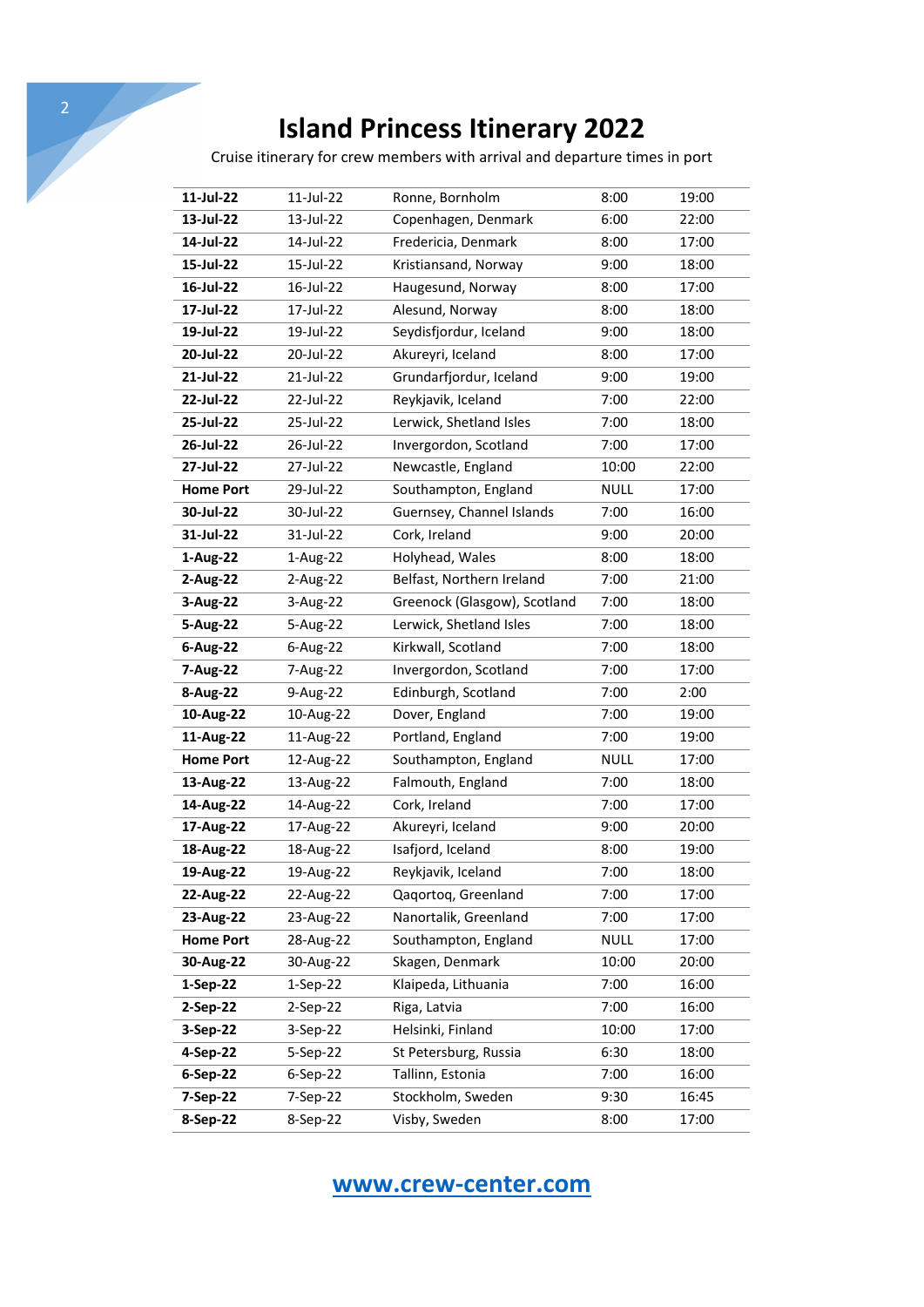Cruise itinerary for crew members with arrival and departure times in port

| 9-Sep-22         | 9-Sep-22  | Ronne, Bornholm                   | 8:00        | 19:00 |
|------------------|-----------|-----------------------------------|-------------|-------|
| 11-Sep-22        | 11-Sep-22 | Copenhagen, Denmark               | 6:00        | 22:00 |
| 12-Sep-22        | 12-Sep-22 | Fredericia, Denmark               | 8:00        | 17:00 |
| 13-Sep-22        | 13-Sep-22 | Kristiansand, Norway              | 9:00        | 18:00 |
| 14-Sep-22        | 14-Sep-22 | Haugesund, Norway                 | 8:00        | 17:00 |
| 15-Sep-22        | 15-Sep-22 | Alesund, Norway                   | 8:00        | 18:00 |
| 16-Sep-22        | 16-Sep-22 | Lerwick, Shetland Isles           | 9:00        | 18:00 |
| 18-Sep-22        | 18-Sep-22 | Seydisfjordur, Iceland            | 9:00        | 18:00 |
| 19-Sep-22        | 19-Sep-22 | Akureyri, Iceland                 | 8:00        | 17:00 |
| 20-Sep-22        | 20-Sep-22 | Grundarfjordur, Iceland           | 9:00        | 19:00 |
| 21-Sep-22        | 21-Sep-22 | Reykjavik, Iceland                | 7:00        | 22:00 |
| 24-Sep-22        | 24-Sep-22 | Invergordon, Scotland             | 7:00        | 17:00 |
| 25-Sep-22        | 25-Sep-22 | Newcastle, England                | 10:00       | 22:00 |
| <b>Home Port</b> | 27-Sep-22 | Southampton, England              | <b>NULL</b> | 17:00 |
| 29-Sep-22        | 29-Sep-22 | Hamburg, Germany                  | 7:00        | 23:00 |
| 1-Oct-22         | 1-Oct-22  | Goteborg, Sweden                  | 7:00        | 18:00 |
| 2-Oct-22         | 2-Oct-22  | Copenhagen, Denmark               | 7:00        | 17:00 |
| 3-Oct-22         | 3-Oct-22  | Oslo, Norway                      | 10:00       | 21:00 |
| 5-Oct-22         | 5-Oct-22  | Rotterdam (Amsterdam),<br>Holland | 7:00        | 19:00 |
| 6-Oct-22         | 6-Oct-22  | Zeebrugge (Bruges), Belgium       | 7:00        | 17:00 |
| <b>Home Port</b> | 7-Oct-22  | Southampton, England              | <b>NULL</b> | 17:00 |
| 9-Oct-22         | 9-Oct-22  | Stavanger, Norway                 | 10:00       | 18:00 |
| 12-Oct-22        | 12-Oct-22 | Tromso, Norway                    | 9:00        | 23:59 |
| 13-Oct-22        | 14-Oct-22 | Alta, Norway                      | 11:00       | 23:00 |
| 16-Oct-22        | 16-Oct-22 | Gravdal, Norway                   | 8:00        | 23:00 |
| 18-Oct-22        | 18-Oct-22 | Alesund, Norway                   | 8:00        | 17:00 |
| <b>Home Port</b> | 21-Oct-22 | Southampton, England              | <b>NULL</b> | 17:00 |
| 23-Oct-22        | 23-Oct-22 | La Coruna, Spain                  | 7:00        | 16:00 |
| 25-Oct-22        | 25-Oct-22 | Gibraltar, UK                     | 7:00        | 18:00 |
| 26-Oct-22        | 26-Oct-22 | Cartagena, Spain                  | 9:00        | 18:00 |
| 27-Oct-22        | 27-Oct-22 | Palma De Mallorca, Spain          | 7:00        | 18:00 |
| 29-Oct-22        | 29-Oct-22 | Palermo, Sicily                   | 7:00        | 18:00 |
| 30-Oct-22        | 30-Oct-22 | Naples, Italy                     | 7:00        | 19:00 |
| 31-Oct-22        | 31-Oct-22 | Civitavecchia (Rome), Italy       | 5:00        | 18:00 |
| 2-Nov-22         | 2-Nov-22  | Katakolon (Olympia), Greece       | 7:00        | 16:00 |
| 3-Nov-22         | 3-Nov-22  | Piraeus (Athens), Greece          | 7:00        | 18:00 |
| 4-Nov-22         | 4-Nov-22  | Kusadasi (Ephesus), Turkey        | 8:00        | 17:00 |
| 6-Nov-22         | 6-Nov-22  | Ashdod, Israel                    | 6:00        | 21:00 |
| 7-Nov-22         |           |                                   |             |       |
|                  | 7-Nov-22  | Haifa, Israel                     | 7:00        | 21:00 |
| 8-Nov-22         | 8-Nov-22  | Limassol, Cyprus                  | 8:00        | 17:00 |

**www.crew-center.com**